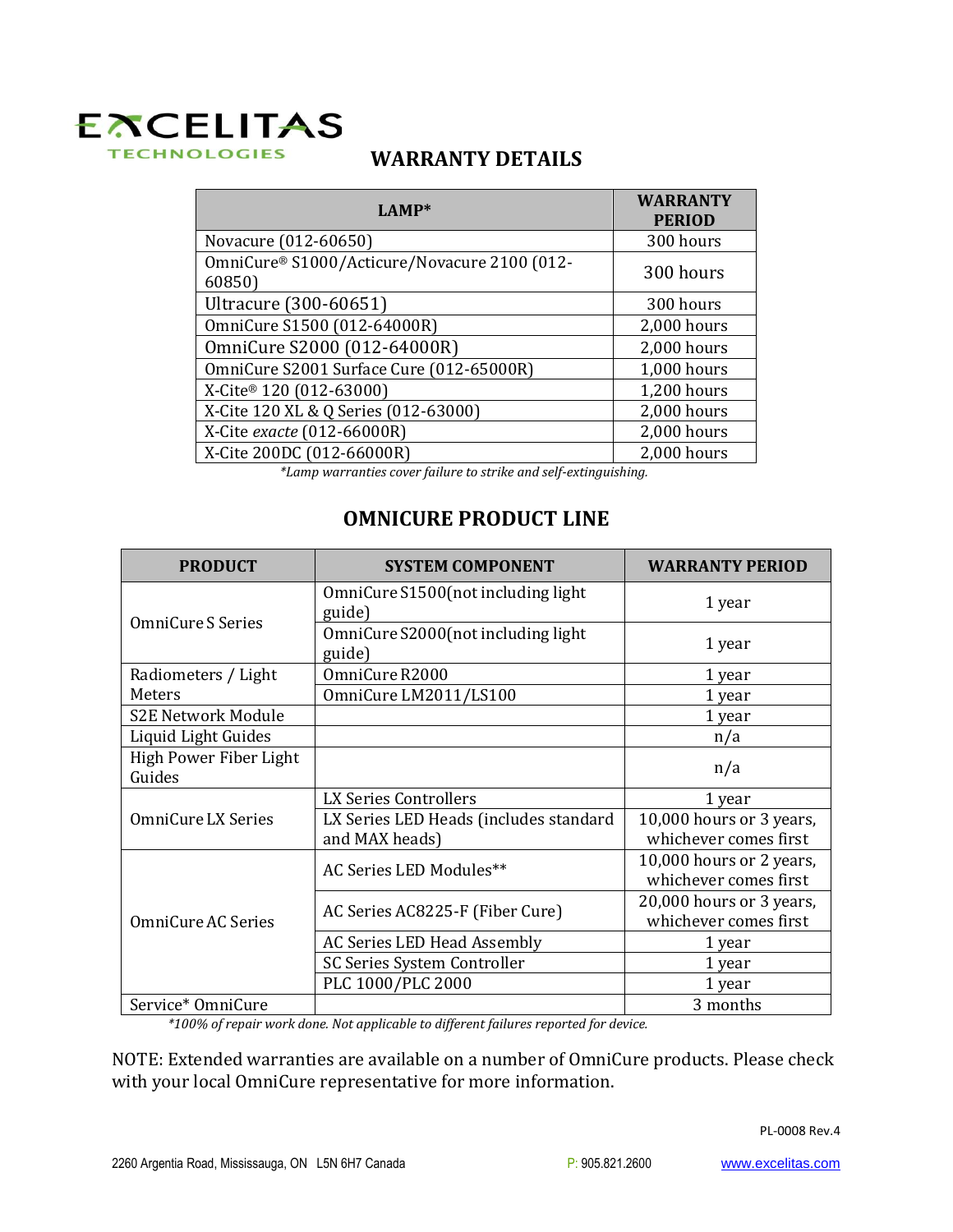

## **X-Cite Product Line**

| <b>PRODUCT</b>                 | <b>SYSTEM COMPONENT</b>                                                                   | <b>WARRANTY PERIOD</b>               |
|--------------------------------|-------------------------------------------------------------------------------------------|--------------------------------------|
| X-Cite 120Q                    | X-Cite 120Q System (not including light<br>guide)                                         | 1 year                               |
| X-Cite exacte                  | X-Cite exacte System (not including<br>light guide)                                       | 1 year                               |
| X-Cite 200DC                   | X-Cite 200DC System (not including<br>light guide)                                        | 1 year                               |
| X-Cite XLED1                   | X-Cite XLED1 (Includes system and<br>LED Driver Modules, does not include<br>light guide) | 1 year                               |
|                                | X-Cite XLED1 Touch Screen<br>Controller                                                   | 1 year                               |
|                                | X-Cite XLED1 LED Modules                                                                  | 20,000 hrs or 3 years*               |
| X-Cite 110LED                  | X-Cite 110LED System (not including<br>light guide)                                       | 1 year                               |
|                                | X-Cite 110LED LED assemblies                                                              | 25,000 hrs or 3 years*               |
| X-Cite 120LED /<br>120LEDBoost | X-Cite 120LED powerCUBE<br>X-Cite 120LED Head                                             | 1 year                               |
|                                | <b>LED</b> assemblies<br>(in X-Cite 120LED Head)                                          | 25,000 hrs or 3 years*               |
| X-Cite 120LEDmini              | X-Cite 120LEDmini powerCUBE<br>X-Cite 120LEDmini Head                                     | 1 year                               |
|                                | LED assemblies (in X-Cite 120LEDmini<br>Head)                                             | 20,000 hrs or 3 years*               |
| X-Cite XYLIS                   | X-Cite XYLIS System (not including<br>light guide)                                        | 1 year                               |
|                                | X-Cite XYLIS LaserLED Hybrid Drive®                                                       | 25,000 hrs or 3 years*<br>per colour |
| X-Cite mini+                   | X-Cite mini+ powerCUBE<br>X-Cite mini+ Head                                               | 1 year                               |
|                                | LED assemblies (in X-Cite mini+ Head)                                                     | 20,000 hrs or 3 years*               |
| X-Cite TURBO                   | X-Cite TURBO System (not including<br>light guide)                                        | 1 year                               |
|                                | X-Cite TURBO LaserLED Hybrid Drive®                                                       | 15,000 hrs or 3 years*<br>per colour |
| X-Cite speedDIAL               |                                                                                           | 1 year                               |
| X-Cite XR2100/XP750            |                                                                                           | 1 year                               |
| Light Guides                   |                                                                                           | n/a                                  |
| Service** X-Cite               |                                                                                           | 3 Months                             |

*\*Whichever comes first.*

*\*\*100% of repair work done. Not applicable to different failures reported for device.*